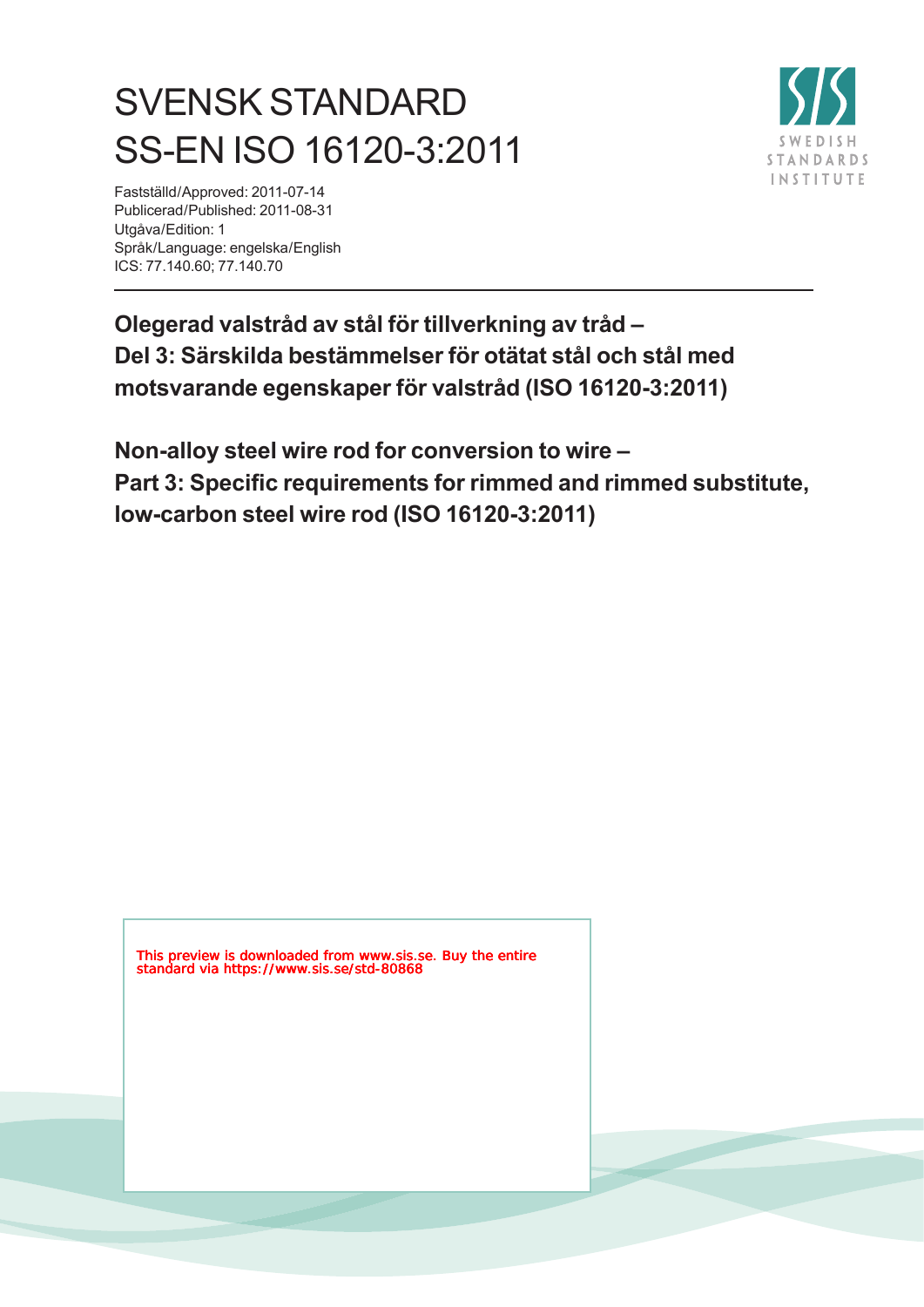# Standarder får världen att fungera

*SIS (Swedish Standards Institute) är en fristående ideell förening med medlemmar från både privat och offentlig sektor. Vi är en del av det europeiska och globala nätverk som utarbetar internationella standarder. Standarder är dokumenterad kunskap utvecklad av framstående aktörer inom industri, näringsliv och samhälle och befrämjar handel över gränser, bidrar till att processer och produkter blir säkrare samt effektiviserar din verksamhet.* 

#### **Delta och påverka**

Som medlem i SIS har du möjlighet att påverka framtida standarder inom ditt område på nationell, europeisk och global nivå. Du får samtidigt tillgång till tidig information om utvecklingen inom din bransch.

#### **Ta del av det färdiga arbetet**

Vi erbjuder våra kunder allt som rör standarder och deras tillämpning. Hos oss kan du köpa alla publikationer du behöver – allt från enskilda standarder, tekniska rapporter och standardpaket till handböcker och onlinetjänster. Genom vår webbtjänst e-nav får du tillgång till ett lättnavigerat bibliotek där alla standarder som är aktuella för ditt företag finns tillgängliga. Standarder och handböcker är källor till kunskap. Vi säljer dem.

#### **Utveckla din kompetens och lyckas bättre i ditt arbete**

Hos SIS kan du gå öppna eller företagsinterna utbildningar kring innehåll och tillämpning av standarder. Genom vår närhet till den internationella utvecklingen och ISO får du rätt kunskap i rätt tid, direkt från källan. Med vår kunskap om standarders möjligheter hjälper vi våra kunder att skapa verklig nytta och lönsamhet i sina verksamheter.

**Vill du veta mer om SIS eller hur standarder kan effektivisera din verksamhet är du välkommen in på www.sis.se eller ta kontakt med oss på tel 08-555 523 00.**

# Standards make the world go round

*SIS (Swedish Standards Institute) is an independent non-profit organisation with members from both the private and public sectors. We are part of the European and global network that draws up international standards. Standards consist of documented knowledge developed by prominent actors within the industry, business world and society. They promote cross-border trade, they help to make processes and products safer and they streamline your organisation.*

#### **Take part and have influence**

As a member of SIS you will have the possibility to participate in standardization activities on national, European and global level. The membership in SIS will give you the opportunity to influence future standards and gain access to early stage information about developments within your field.

#### **Get to know the finished work**

We offer our customers everything in connection with standards and their application. You can purchase all the publications you need from us - everything from individual standards, technical reports and standard packages through to manuals and online services. Our web service e-nav gives you access to an easy-to-navigate library where all standards that are relevant to your company are available. Standards and manuals are sources of knowledge. We sell them.

#### **Increase understanding and improve perception**

With SIS you can undergo either shared or in-house training in the content and application of standards. Thanks to our proximity to international development and ISO you receive the right knowledge at the right time, direct from the source. With our knowledge about the potential of standards, we assist our customers in creating tangible benefit and profitability in their organisations.

**If you want to know more about SIS, or how standards can streamline your organisation, please visit www.sis.se or contact us on phone +46 (0)8-555 523 00**



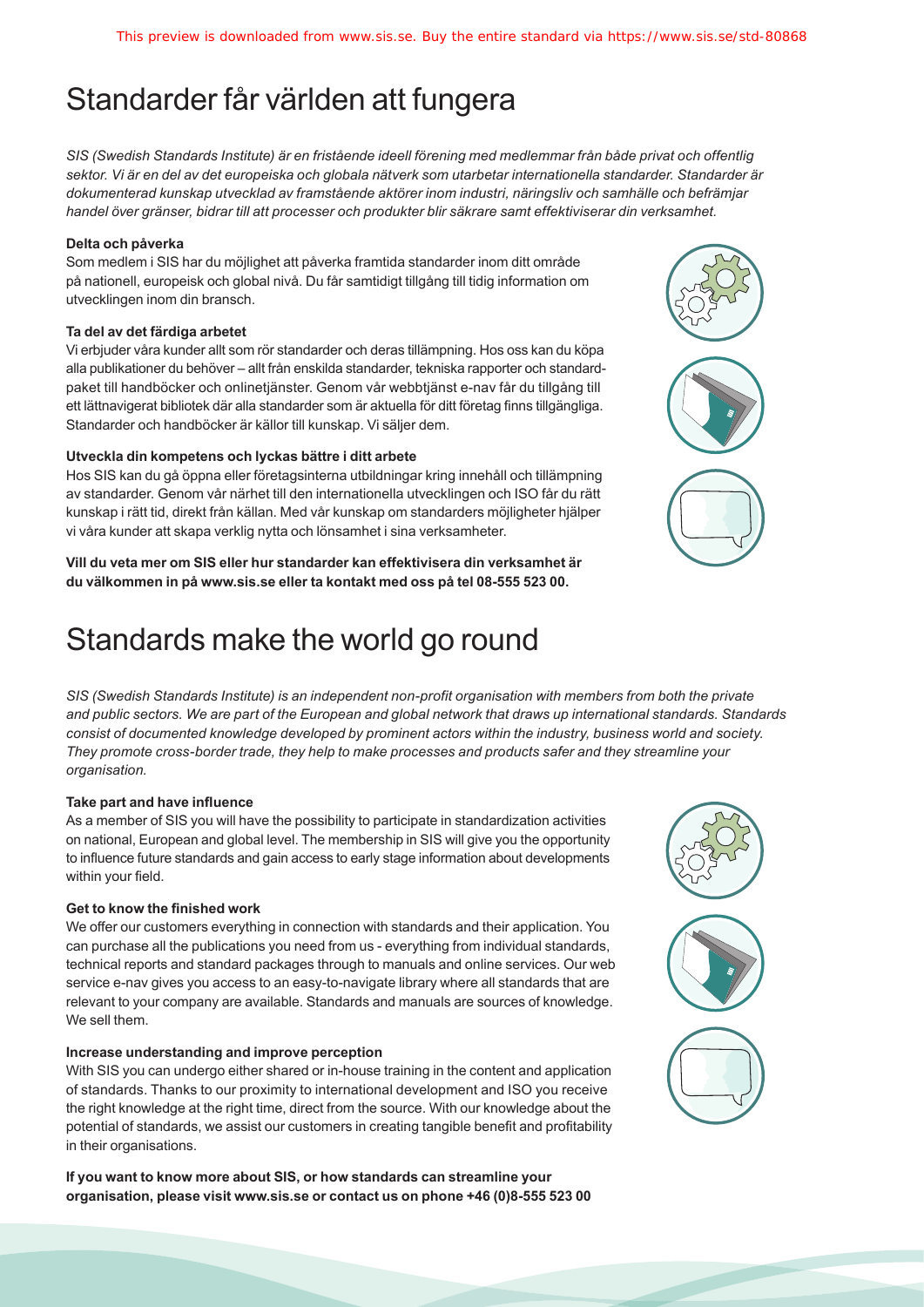Europastandarden EN ISO 16120-3:2011 gäller som svensk standard. Detta dokument innehåller den officiella engelska versionen av EN ISO 16120-3:2011.

Denna standard ersätter SS-EN 10016-3, utgåva 1.

The European Standard EN ISO 16120-3:2011 has the status of a Swedish Standard. This document contains the official version of EN ISO 16120-3:2011.

This standard supersedes the Swedish Standard SS-EN 10016-3, edition 1.

#### **Förhållandet till övriga delar under samma huvudtitel - Utdrag ur Förord i ISO 16120-3:2011 / Relations to other parts under the same general title - Extract from the Foreword of ISO 16120-3:2011**

ISO 16120 consists of the following parts, under the general title *Non-alloy steel wire rod for conversion to wire:* 

- *Part 1: General requirements*
- *Part 2: Specific requirements for general-purpose wire rod*
- *Part 3: Specific requirements for rimmed and rimmed substitute, low-carbon steel wire rod -*
- *Part 4: Specific requirements for wire rod for special applications*

© Copyright/Upphovsrätten till denna produkt tillhör SIS, Swedish Standards Institute, Stockholm, Sverige. Användningen av denna produkt regleras av slutanvändarlicensen som återfinns i denna produkt, se standardens sista sidor.

© Copyright SIS, Swedish Standards Institute, Stockholm, Sweden. All rights reserved. The use of this product is governed by the end-user licence for this product. You will find the licence in the end of this document.

*Upplysningar om sakinnehållet i standarden lämnas av SIS, Swedish Standards Institute, telefon 08-555 520 00. Standarder kan beställas hos SIS Förlag AB som även lämnar allmänna upplysningar om svensk och utländsk standard.*

*Information about the content of the standard is available from the Swedish Standards Institute (SIS), telephone +46 8 555 520 00. Standards may be ordered from SIS Förlag AB, who can also provide general information about Swedish and foreign standards.*

Denna standard är framtagen av kommittén för Tråd och trådprodukter, SIS/TK 138.

Har du synpunkter på innehållet i den här standarden, vill du delta i ett kommande revideringsarbete eller vara med och ta fram andra standarder inom området? Gå in på www.sis.se - där hittar du mer information.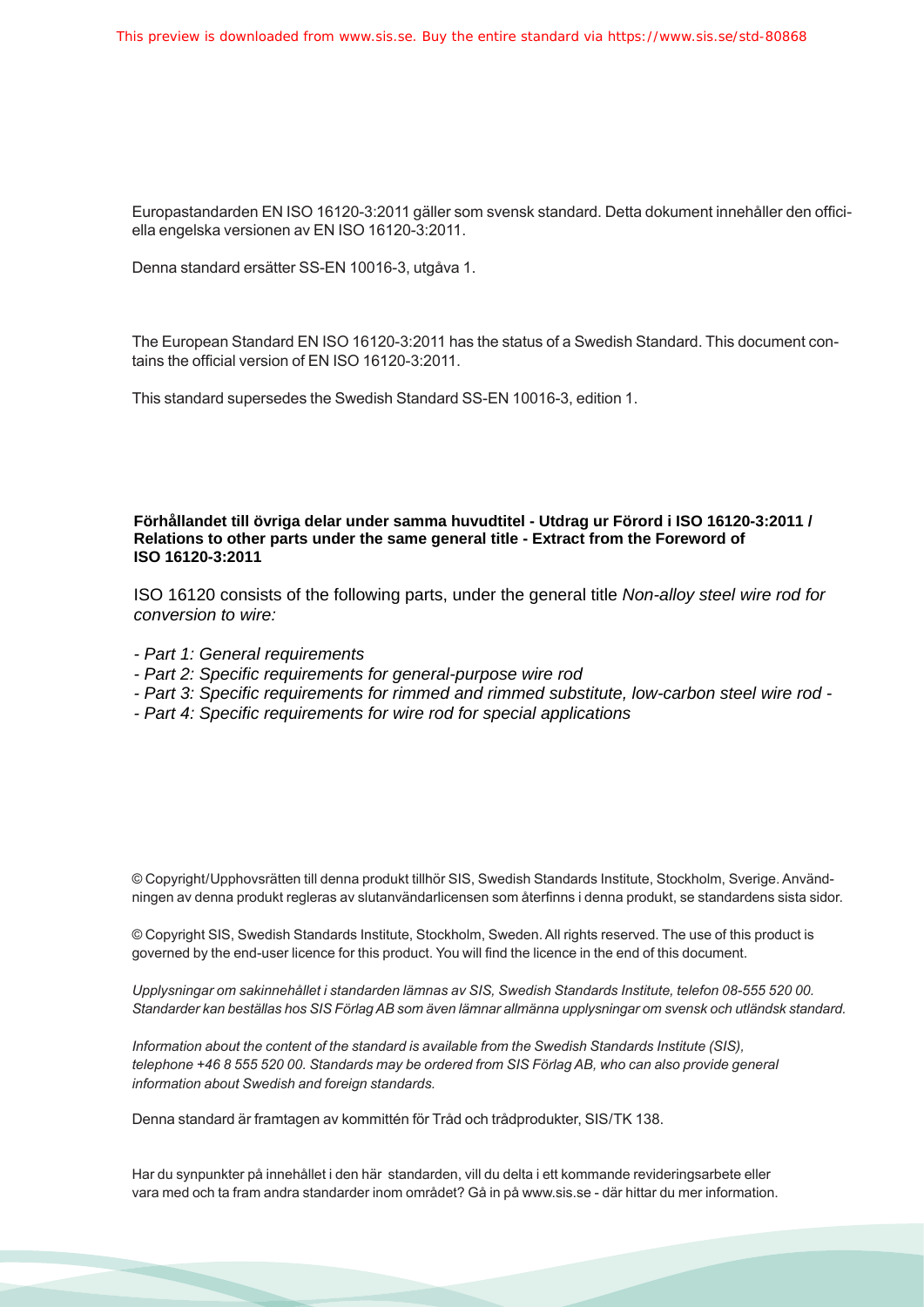This preview is downloaded from www.sis.se. Buy the entire standard via https://www.sis.se/std-80868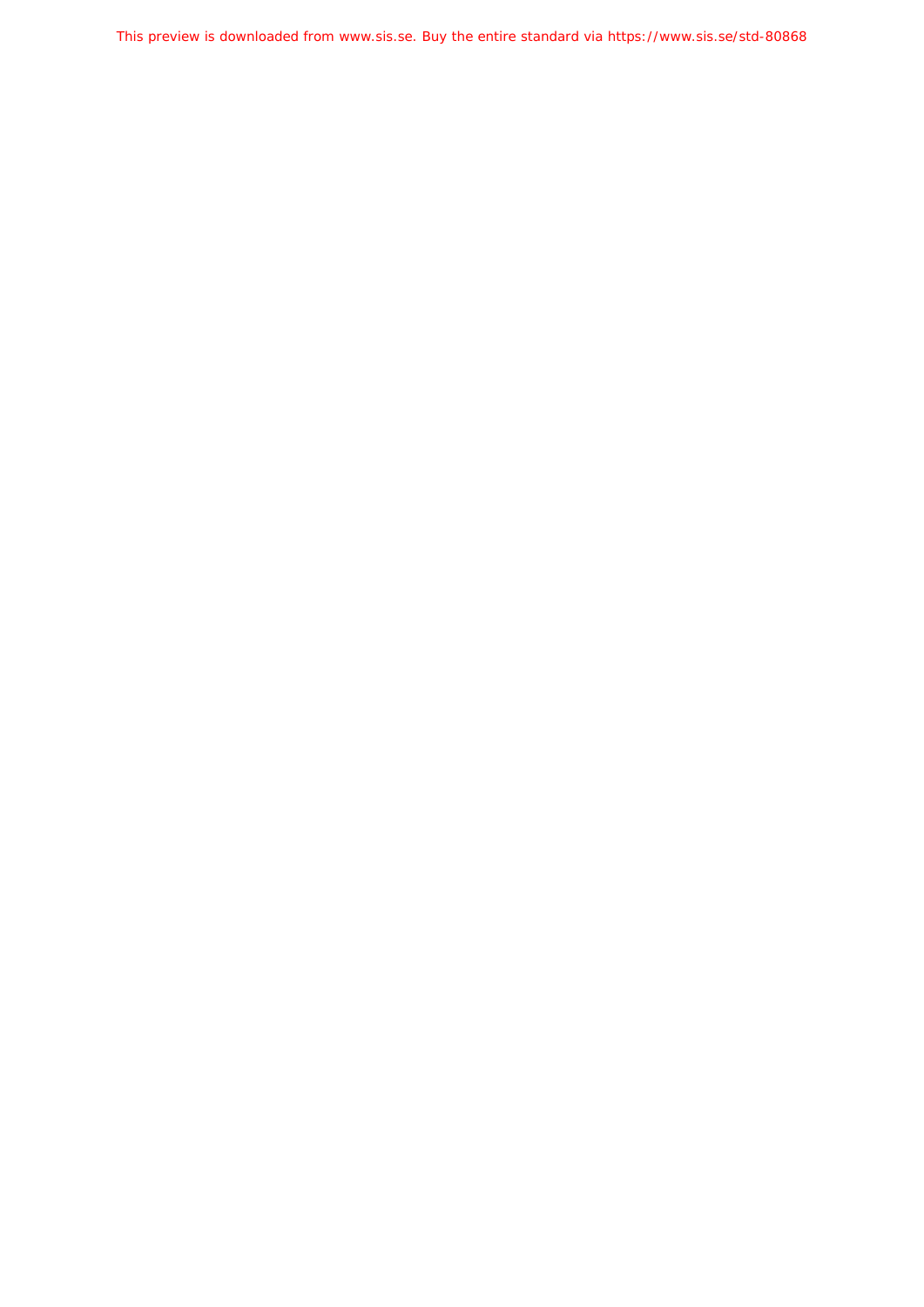## EUROPEAN STANDARD NORME EUROPÉENNE EUROPÄISCHE NORM

### **EN ISO 16120-3**

July 2011

ICS 77.140.60 Supersedes EN 10016-3:1994

English Version

### Non-alloy steel wire rod for conversion to wire - Part 3: Specific requirements for rimmed and rimmed substitute, low-carbon steel wire rod (ISO 16120-3:2011)

Fil-machine en acier non allié destiné à la fabrication de fils - Partie 3: Exigences spécifiques au fil-machine en acier effervescent ou pseudo-effervescent à bas carbone (ISO 16120-3:2011)

Walzdraht aus unlegiertem Stahl zum Ziehen - Teil 3: Besondere Anforderungen an Walzdraht aus unberuhigtem und ersatzunberuhigtem Stahl mit niedrigem Kohlenstoffgehalt (ISO 16120-3:2011)

This European Standard was approved by CEN on 30 June 2011.

CEN members are bound to comply with the CEN/CENELEC Internal Regulations which stipulate the conditions for giving this European Standard the status of a national standard without any alteration. Up-to-date lists and bibliographical references concerning such national standards may be obtained on application to the CEN-CENELEC Management Centre or to any CEN member.

This European Standard exists in three official versions (English, French, German). A version in any other language made by translation under the responsibility of a CEN member into its own language and notified to the CEN-CENELEC Management Centre has the same status as the official versions.

CEN members are the national standards bodies of Austria, Belgium, Bulgaria, Croatia, Cyprus, Czech Republic, Denmark, Estonia, Finland, France, Germany, Greece, Hungary, Iceland, Ireland, Italy, Latvia, Lithuania, Luxembourg, Malta, Netherlands, Norway, Poland, Portugal, Romania, Slovakia, Slovenia, Spain, Sweden, Switzerland and United Kingdom.



EUROPEAN COMMITTEE FOR STANDARDIZATION COMITÉ EUROPÉEN DE NORMALISATION EUROPÄISCHES KOMITEE FÜR NORMUNG

**Management Centre: Avenue Marnix 17, B-1000 Brussels**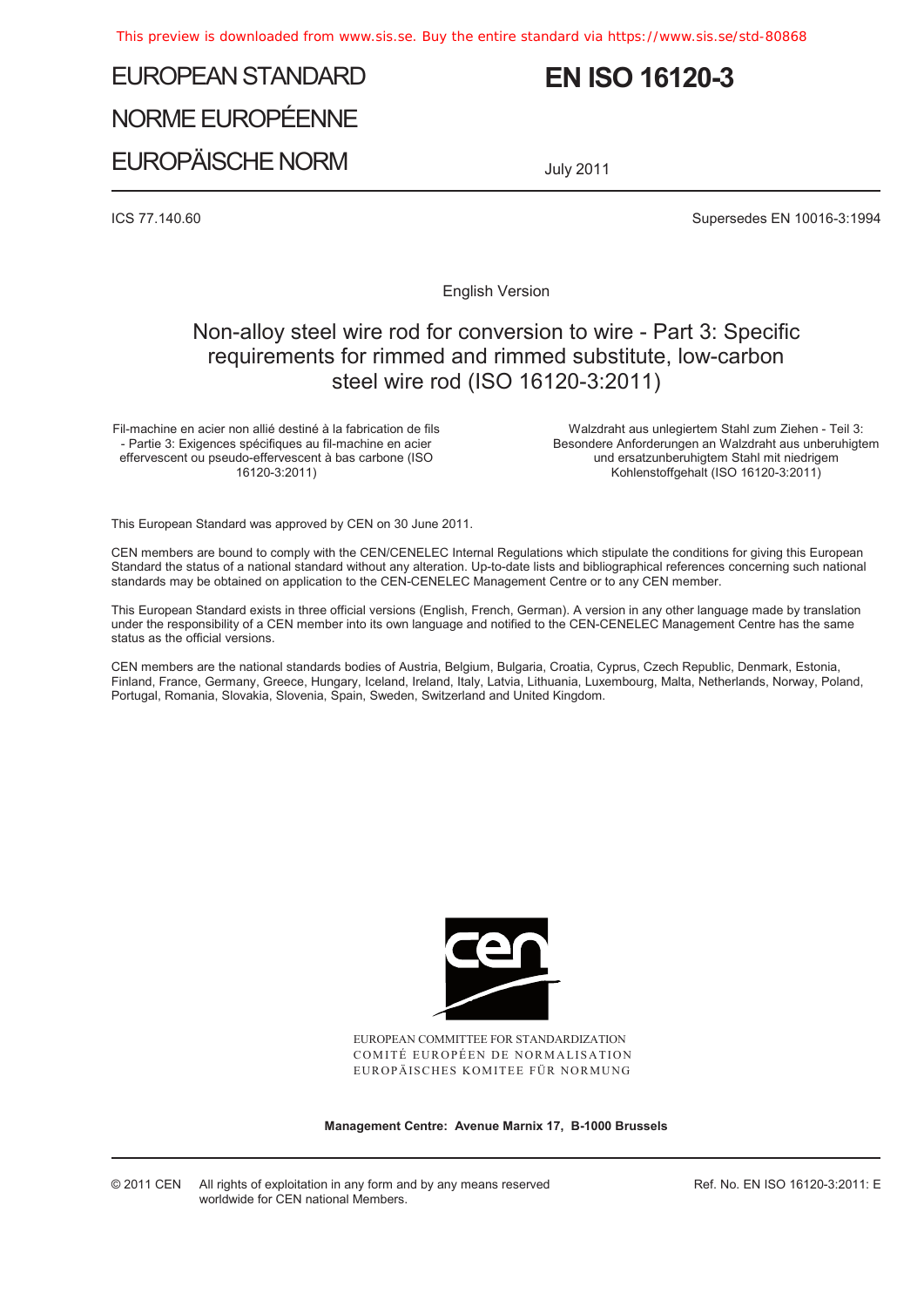SS-EN ISO 16120-3:2011 (E) SS-EN ISO 16120-3:2011 (E)

### **Contents**

| $\overline{2}$                                                                                    |  |
|---------------------------------------------------------------------------------------------------|--|
| $\overline{3}$                                                                                    |  |
| $\boldsymbol{4}$                                                                                  |  |
| $5\phantom{1}$<br>5.1                                                                             |  |
| 5.2<br>5.3                                                                                        |  |
| 5.4<br>5.5                                                                                        |  |
| 5.6<br>5.7                                                                                        |  |
| 5.8<br>Annex A (informative) Steel designations in accordance with ISO 16120-3 and designation of |  |
|                                                                                                   |  |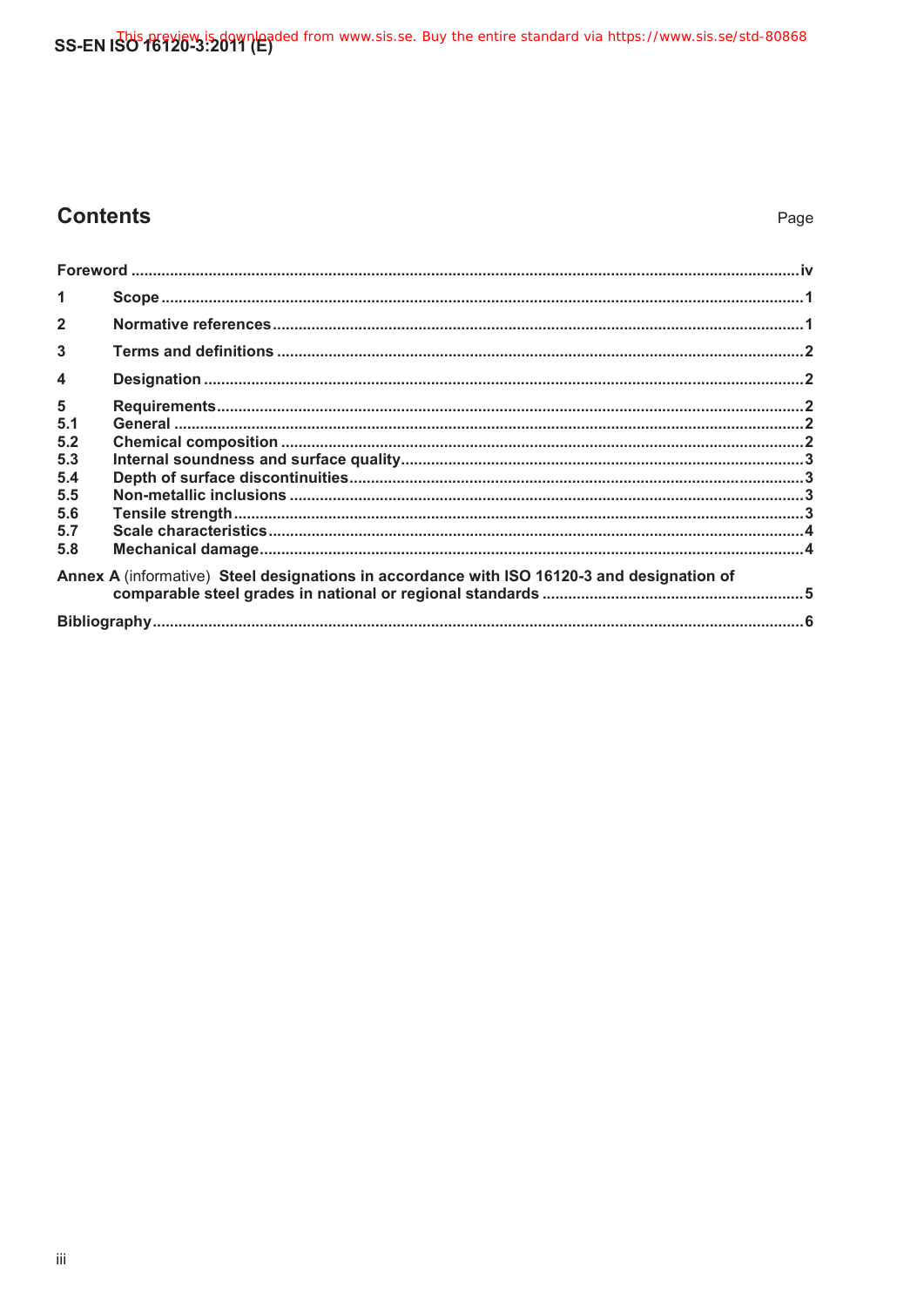### **Foreword**

This document (EN ISO 16120-3:2011) has been prepared by Technical Committee ISO/TC 17 "Steel" in collaboration with Technical Committee ECISS/TC 106 "Wire rod and wires" the secretariat of which is held by AFNOR.

This European Standard shall be given the status of a national standard, either by publication of an identical text or by endorsement, at the latest by January 2012, and conflicting national standards shall be withdrawn at the latest by January 2012.

Attention is drawn to the possibility that some of the elements of this document may be the subject of patent rights. CEN [and/or CENELEC] shall not be held responsible for identifying any or all such patent rights.

This document supersedes EN 10016-3:1994.

According to the CEN/CENELEC Internal Regulations, the national standards organizations of the following countries are bound to implement this European Standard: Austria, Belgium, Bulgaria, Croatia, Cyprus, Czech Republic, Denmark, Estonia, Finland, France, Germany, Greece, Hungary, Iceland, Ireland, Italy, Latvia, Lithuania, Luxembourg, Malta, Netherlands, Norway, Poland, Portugal, Romania, Slovakia, Slovenia, Spain, Sweden, Switzerland and the United Kingdom.

#### **Endorsement notice**

The text of ISO 16120-3:2011 has been approved by CEN as a EN ISO 16120-3:2011 without any modification.